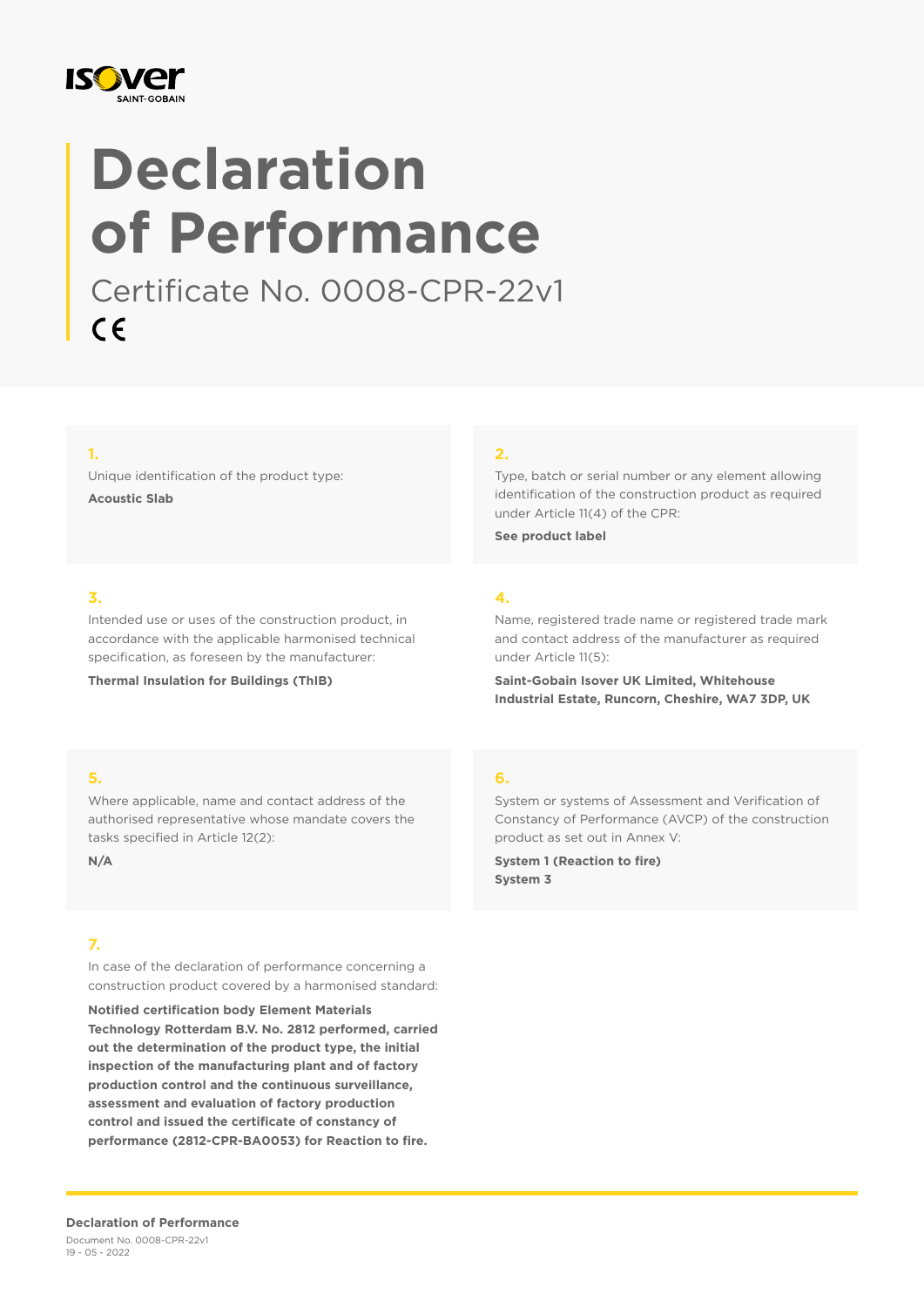## **8. Declared performance**

## Harmonised Technical Standard: EN 13162:2012 + A1:2015

| <b>Essential characteristics</b>                                                       | Performance                                    | Unit       | <b>Declared performance</b> |           |       |
|----------------------------------------------------------------------------------------|------------------------------------------------|------------|-----------------------------|-----------|-------|
| Product name                                                                           |                                                |            | Acoustic Slab               |           |       |
| <b>Reaction to fire</b>                                                                |                                                | Euroclass  | A1                          |           |       |
| Release of dangerous substances to<br>the indoor environment                           | Release of dangerous substances (e)            |            | <b>NPD</b>                  |           |       |
| Acoustic absorption index                                                              | Sound absorption                               |            | <b>NPD</b>                  |           |       |
| Impact noise transmission index                                                        | Dynamic stiffness                              |            | <b>NPD</b>                  |           |       |
|                                                                                        | Thickness                                      |            | <b>NPD</b>                  |           |       |
|                                                                                        | Compressibility                                |            | <b>NPD</b>                  |           |       |
|                                                                                        | Air flow resistivity                           |            | <b>NPD</b>                  |           |       |
| Direct airborne sound insulation index                                                 | Air flow resistivity                           |            | <b>NPD</b>                  |           |       |
| Continuous glowing combustion                                                          | Continuous glowing combustion (e)              |            | <b>NPD</b>                  |           |       |
| <b>Thermal resistance</b>                                                              | Thermal resistance                             | $m^2$ .K/W | 1.35                        | 2.05      | 2.75  |
|                                                                                        | Thermal conductivity                           | W/(m.K)    | 0.036                       | 0.036     | 0.036 |
|                                                                                        | Thickness                                      | mm         | 50                          | 75        | 100   |
|                                                                                        | Thickness class                                |            | <b>T4</b>                   | <b>T4</b> | T4    |
| <b>Water permeability</b>                                                              | Short term water absorption                    |            | <b>NPD</b>                  |           |       |
|                                                                                        | Long term water absorption                     |            | <b>NPD</b>                  |           |       |
| Water vapour permeability                                                              | Water vapour transmission                      |            | <b>NPD</b>                  |           |       |
| Compressive strength                                                                   | Compressive stress<br>or compressive strength  |            | <b>NPD</b>                  |           |       |
|                                                                                        | Point load                                     |            | <b>NPD</b>                  |           |       |
| Durability of Reaction to fire against<br>heat, weathering, ageing/degradation         | Durability characteristics (a)                 | Euroclass  | A1                          |           |       |
| Durability of thermal resistance against<br>heat, weathering, ageing/degradation       | Thermal resistance (b)                         | $m^2$ .K/W | 1.35                        | 2.05      | 2.75  |
|                                                                                        | Thermal conductivity (b)                       | W/(m.K)    | 0.036                       | 0.036     | 0.036 |
|                                                                                        | Durability characteristics (c)                 |            | <b>NPD</b>                  |           |       |
| Tensile/flexural strength                                                              | Tensile strength perpendicular<br>to faces (d) |            | <b>NPD</b>                  |           |       |
| Durability of compressive strength<br>against heat, weathering, ageing/<br>degradation | Compresive creep                               |            | <b>NPD</b>                  |           |       |

**NPD** No Performance Determined

**(a)** No change in Reaction to fire properties for mineral wool products. The fire performance of mineral wool does not deteriorate with time. The Euroclass classification of the product is related to the organic content, which cannot increase with time.

**(b)** Thermal conductivity of mineral wool products does not change with time.

**(c)** For dimensional stability thickness only.

**(d)** This characteristic also covers handling and installation.

**(e)** European test methods are under development.

#### **Declaration of Performance**

Document No. 0008-CPR-22v1 19 - 05 - 2022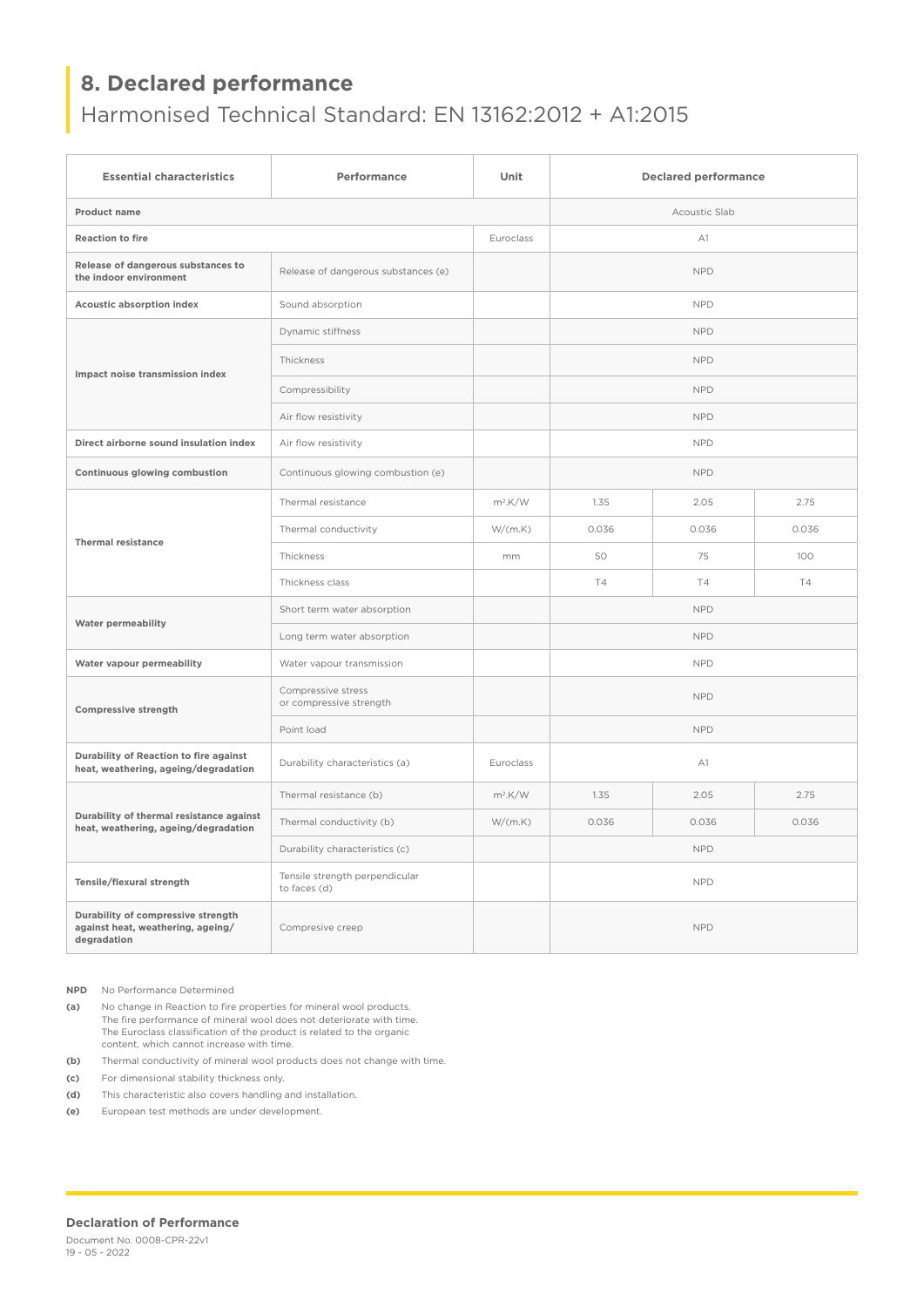### **9.**

The performance of the product identified in points 1 and 2 is in conformity with the declared performance in point 8.

This declaration of performance is issued under the sole responsibility of the manufacturer identified in point 4.

Signed for and on behalf of the manufacturer by:

Dan of Die

**Dean O'Sullivan**, Managing Director Runcorn. 19th May 2022